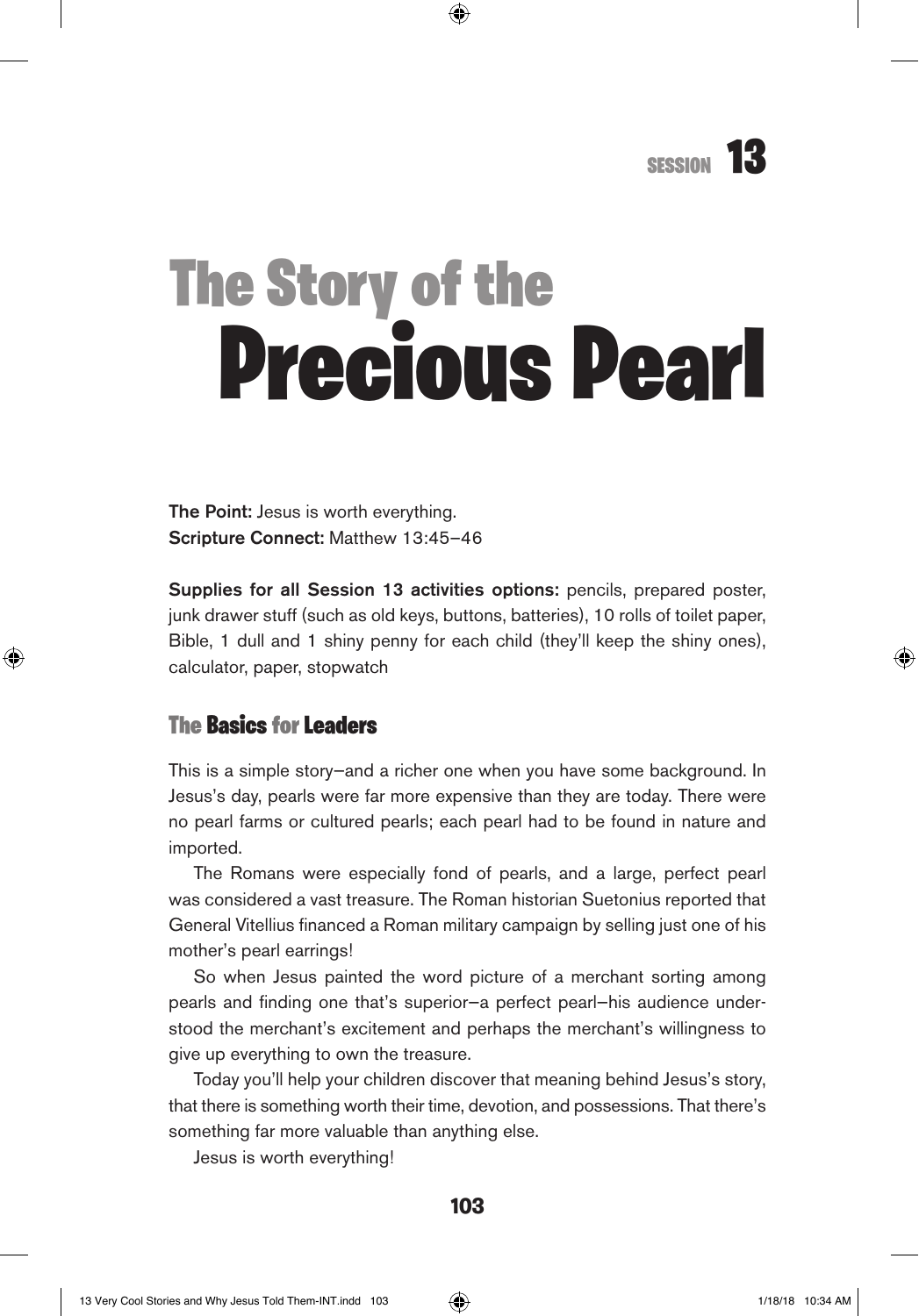## **OPENING ACTIVITY—OPTION 1**

#### **HOWZITGOIN'**

*Time: about 5 minutes, depending on attendance Supplies: pencils, prepared poster*

Before kids arrive, draw a line on a poster. Write a 1 on the left end of the line, a 10 on the right, and a 5 in the middle. As kids arrive, ask them to pencil in their initials on the line.

Say: If this past week was so awful you wish you'd slept through it, place your ini $\mathbf{1}$ 5  $10$ 

tials by the 1. If it was a great week you wish you could repeat, put your initials by the 10. Place your initials anywhere on the line that shows how you feel about this past week—except exactly on the 5. Because there's no such thing as a week that's exactly half good and half bad!

After kids have signed in, give them 30 seconds each to explain why they placed their initials where they did. Be sure to include your own initials and explain your placement on the line. Kids will begin to express themselves more over time, and hearing their stories will help you adapt this lesson to make it relevant to your kids' lives.

# **OPENING ACTIVITY—OPTION 2**

#### **BETTER AND BETTER**

*Time: about 10 minutes Supplies: junk drawer stuff (such as old keys, buttons, batteries)*

Empty out the junk drawer and invite children to each take an object they especially like. Tell children they'll give the items back though!

Say: Look carefully at the item you chose. Think about how you might use it and why it's worth more than the items you didn't take. (pause)

After a few moments, say: In the next three minutes, trade your item for something even better. Maybe you've got a button—hugely helpful if one pops off your shirt as you're about to give a report at school. But someone else has a battery, which you could use to power up a small transmitter to call the coast guard if your ship is about to sink. So see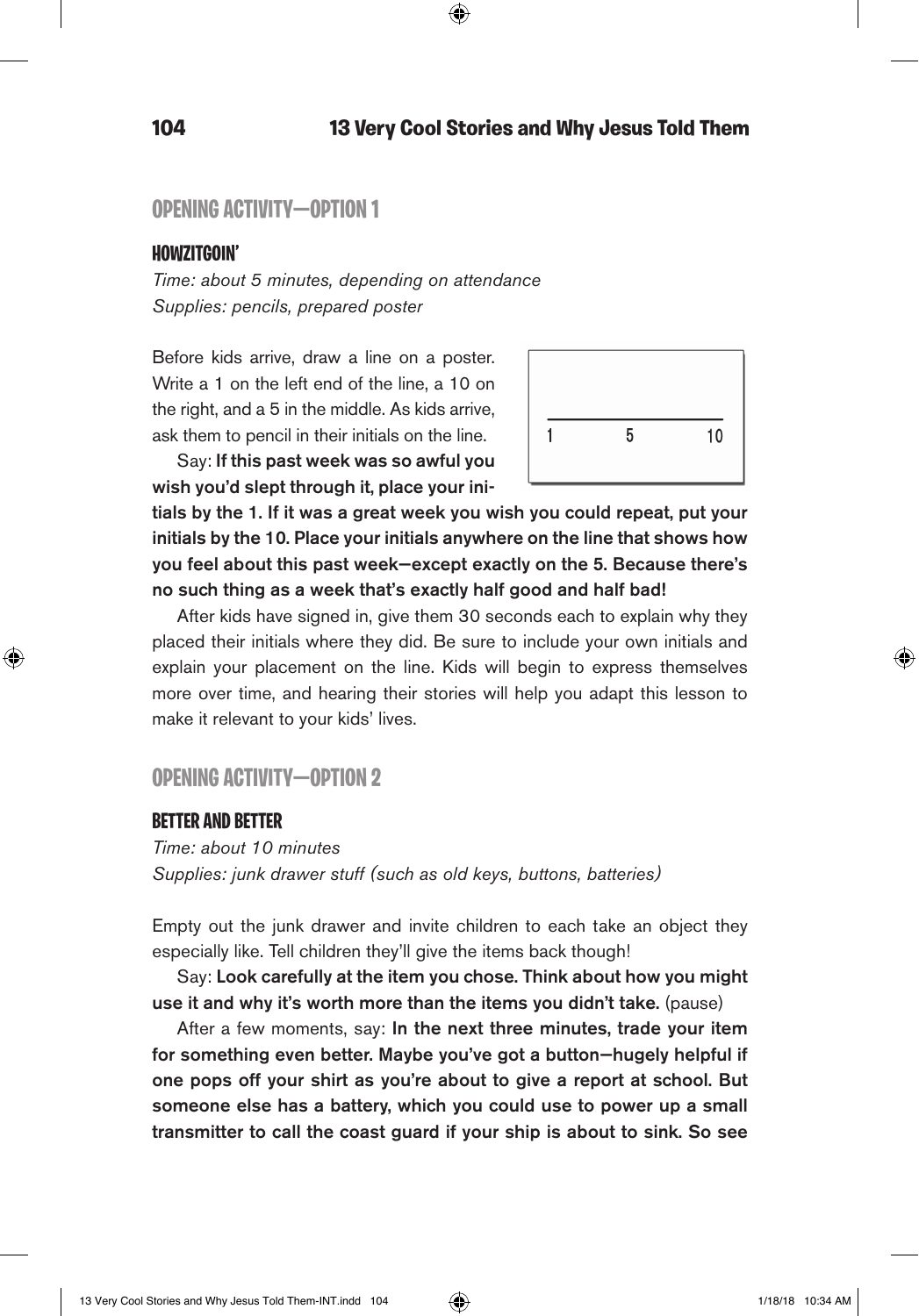### if you can trade your button for the battery. Try hard to make someone else trade. Go!

After three minutes, have kids sit in a circle. Ask anyone who made a trade to explain why what he or she got was better than what he or she traded. Identify the item that was most traded. Ask kids to tell what their friends said to make them trade.

Collect the items and return them to the drawer. Say: One thing that makes an item especially desirable and valuable is if the item is rare. Today we'll explore a story Jesus told about an item that was so valuable that a man went home and sold everything he owned to come up with enough money to buy it!

## Cool Stories Game

#### **CARRY ON**

*Time: 10 minutes or more Supplies: 10 rolls of toilet paper*

Time for a trip to the discount store! You'll need at least ten rolls of toilet paper for this game, but the rolls will be in usable shape after the game.

Place the rolls in two stacks of five rolls on one side of your room. Form your kids into two equal teams (join in if necessary to even up teams) and place one team by each stack of toilet paper.



Say: Let's say you're shipwrecked on a deserted island—one that has lots of fresh water, plenty of food, tons of fish waiting to be caught, and a long, beautiful beach. It's a perfect place to be stuck except for one detail: you have no toilet paper.

So your goal is to carry five rolls to the far wall and back again delivering it to the needy people there on Uncomfortable Island. To carry the rolls you must hold all five rolls across, touching only the rolls on the ends. Demonstrate how to hold and carry the rolls.

Say: This is a relay race and time is key. Looks like some of your friends on the island are hopping around, hoping you show up soon!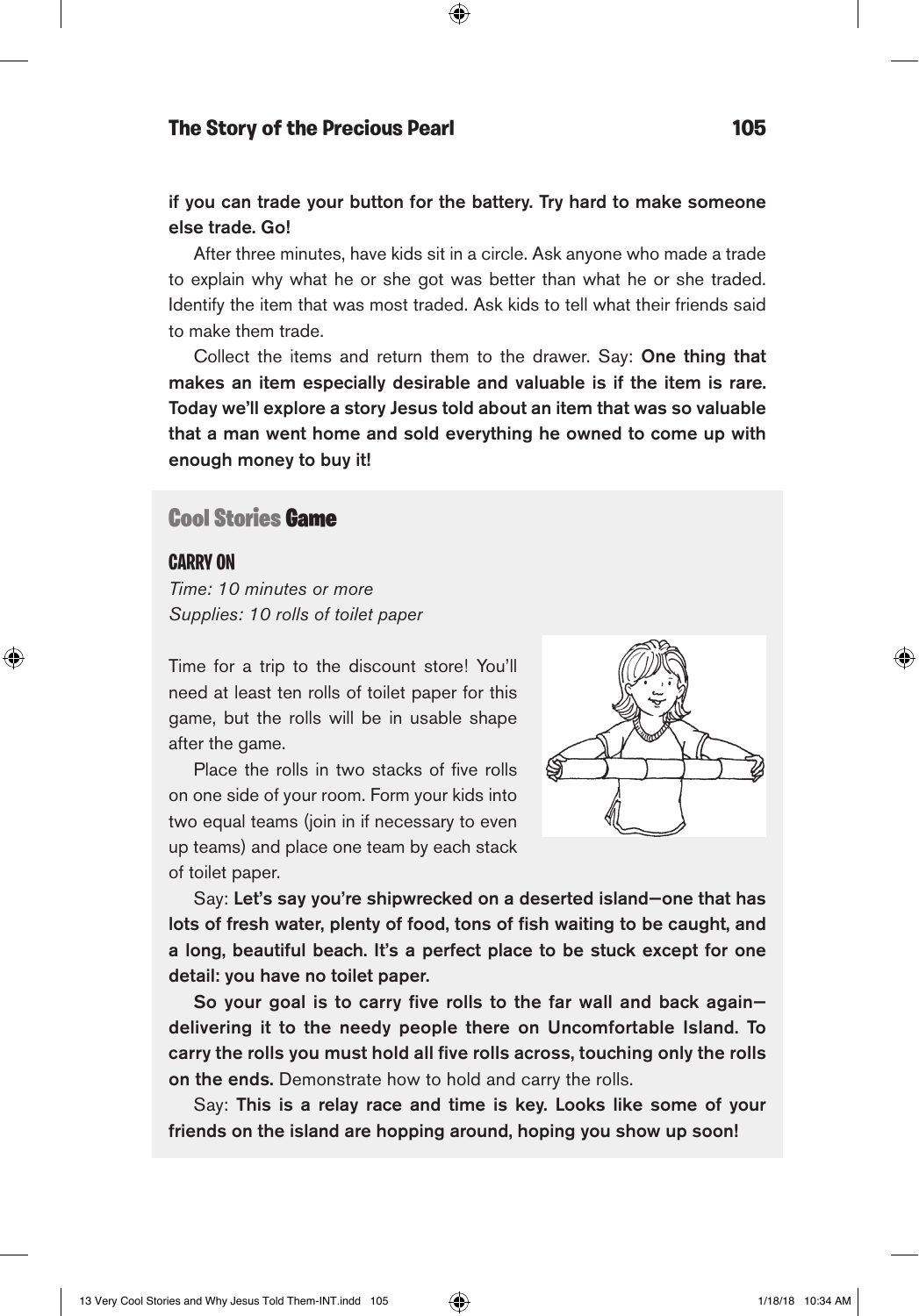After the race, discuss:

- What else would you miss if you were stuck on an island like I described?
- What's the most expensive item you've ever bought with your own money? Why was the item worth the cost to you?
- If you could sell everything you own and buy just one thing, would you do it? What would the thing be and why?

Say: Let's dig into a story that Jesus told about a man who gave all he had to own one perfect pearl. Let's find out what happened.

# Cool Bible Story

#### **PENNIES AND PEARLS**

*Time: about 15 minutes Supplies: Bible, 1 dull and 1 shiny penny for each child*

Ask children to sit in a circle. Give each child a dull penny, but keep the shiny ones in your pocket. Say: In a few moments I'll be telling you about a merchant who bought a pearl. Before I do, though, you need to become pearl merchants yourselves. You need to learn how to tell a regular pearl from a good pearl, and a good pearl from a great pearl. We'll practice on the pennies I've given you.

Ask children to examine their pennies. Say: Five things make a great pearl. Look at your pennies to see how they stack up in each category.

The first category is shape. In nature, very few pearls come out of an oyster round. They're lopsided. The more round a pearl, the better. Look at your penny. Is it round? If so, you've got the start of a top-notch pearl!

The second category is size. In pearls, the bigger, the better—if the pearl scores well in other categories. I'm assuming all your pennies are the same size, but check with your neighbor. If yours is larger than average, that's a good thing!

The third category is color. Pearls come in many colors, with pure white being the most valued. Look at your pennies. Is your penny shiny and bright, or dull? If it's bright, your "pearl" is worth more. With pearls, the brighter, the better.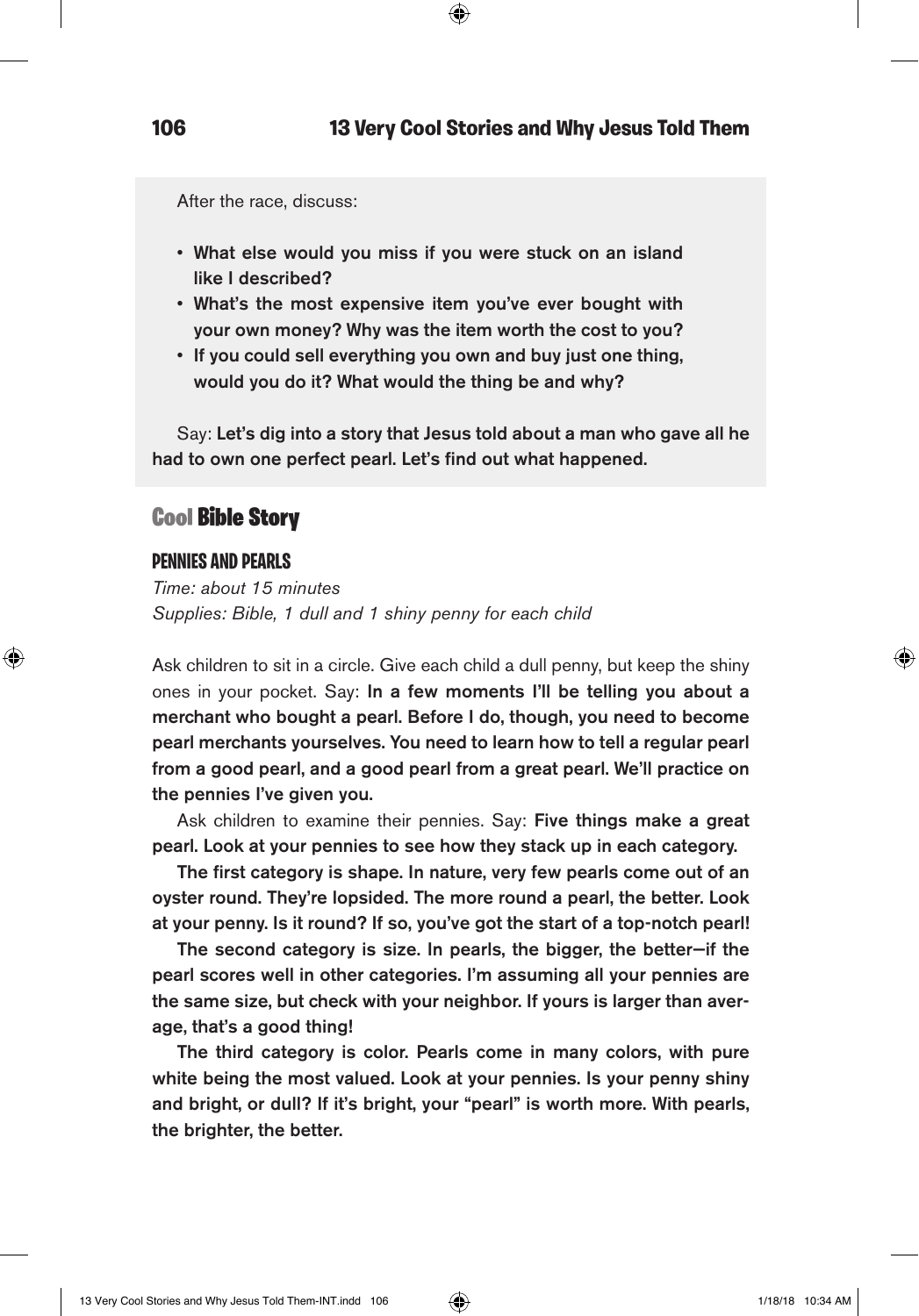The fourth Category is luster. Oysters secrete calcium-carbonate crystals to cover specks of dirt or other irritants. That's what makes a pearl. If there are lots of layers of crystals and they're worn smooth, that's luster. Does your penny reflect the light well? Is it smooth, or worn out and pitted?

The fifth category is called orient. If you can look at a pearl and it almost seems to glow from the inside, it has "orient." It's a matter of light refracting from the various layers. Does your penny glow? I'm guessing no, but maybe it does.

Hold up your pennies. If they were pearls, they'd be worth different amounts because of the things I've mentioned. Now imagine you made your living buying and selling pearls. You'd get very good at telling one pearl from another and knowing which one was worth the most.

Jesus's story is about a pearl merchant. He probably looked through handfuls of pearls, looking for those that would get the best price. And then, one day, he spotted this. Hold up a bright new penny. Say: He knew he had something special. Here's what Jesus said he did.

Read aloud Matthew 13:45–46. Then discuss:

- Why do you think the merchant was eager to get the perfect pearl?
- What do you think the pearl stands for in this story?
- Where do we fit in the story?

Say: We're like the pearl merchant. We give our lives to a lot of things but only one is perfect and that's Jesus. We can give him our old, wornout lives, and he gives us new life. New life that lasts forever!

Ask children if they want to trade their dull, less-than-perfect pennies for the shiny ones you have. Trade, and let them keep the shiny ones.

Say: That's what we can do with our lives: give them to Jesus and get shiny, new lives. Let's give ourselves to Jesus because Jesus is worth everything!

#### **CLOSING PRAYER**

#### **PERSONAL PEARL PRAYER**

*Time: about 5 minutes Supplies: none*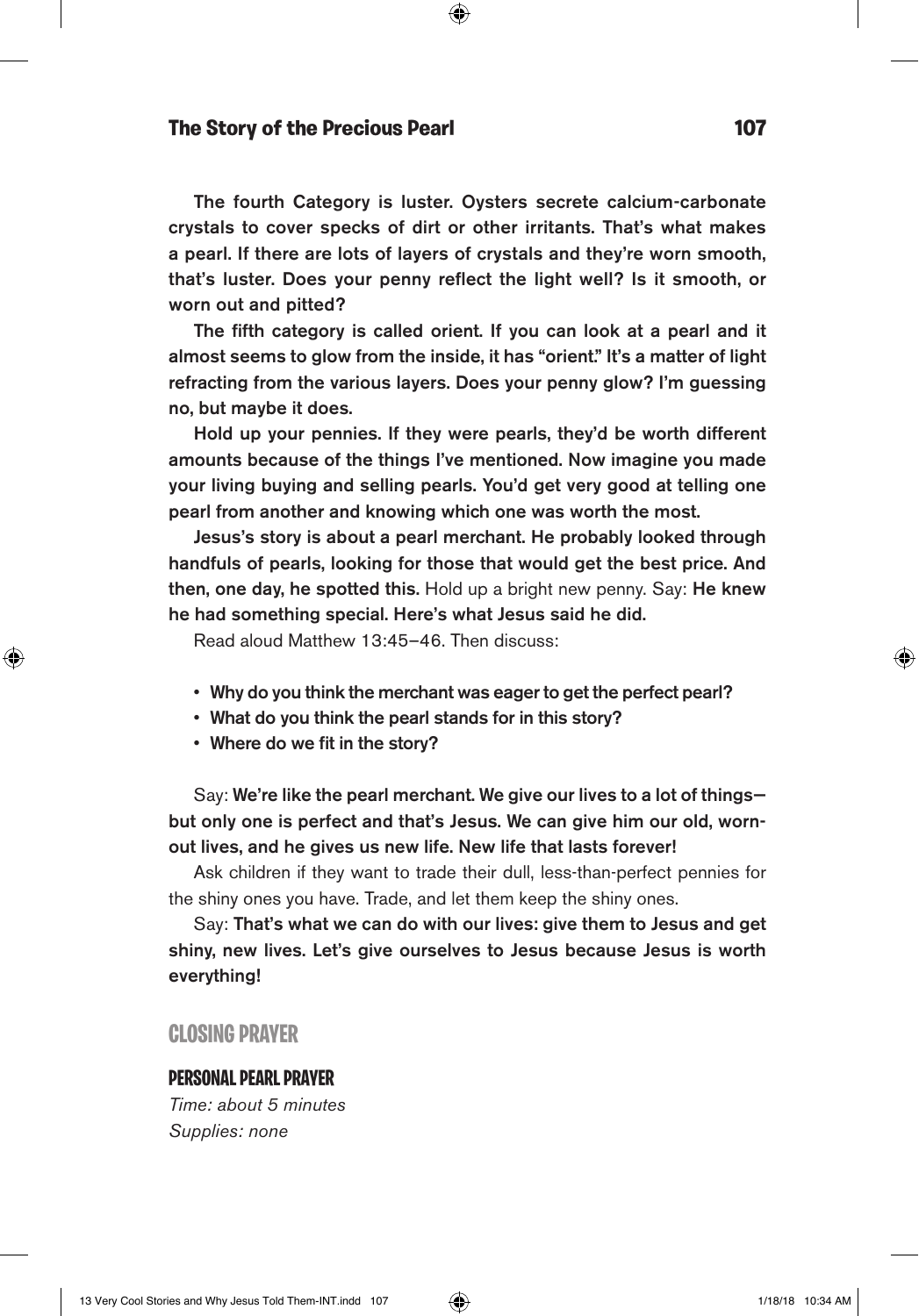Ask children to stand in a circle, facing in, and join them. Say: Jesus is worth everything—no question about it. But Jesus said there was something else nearly as valuable as himself. Something so important that he was willing to go through death to save it. And that's *you*.

You're a pearl of great price too, and so are the people to your left and right. Look at them and think about this: the king of the universe came and died in their place on a cross so they can be his friends. That's how important those people are and how precious they are to God. So let's silently pray for one another now. I'll start and finish, and you can silently fill in the middle of our prayer time.

Pray: Dear God, thank you for your love. Thank you for loving us so deeply that you gave your Son to rescue us. That's amazing, God, and we praise you for it.

Hear our prayers as we pray for the people standing on our right. (pause) And hear our prayers as we pray for the people standing on our left. (pause) You're so good, God. We love you. Amen.

#### **EXTRA-TIME ACTIVITY—OPTION 1**

#### **PEARL PRICING**

*Time: about 10 minutes Supplies: calculator, 1 sheet of paper and 1 pencil per child*

This activity is best suited for older kids who are good at multiplying very large numbers! You may wish to do this activity together using a calculator instead of old-fashioned multiplication.

Give each child a sheet of paper and a pencil. Say: The largest—and most expensive—pearl is the Pearl of Lao Tzu. It weighs 14.1 pounds and is valued at nearly 60 million dollars. Let's round that off to 14 pounds at 60 million dollars … or 4,285,714.29 dollars per pound. We'll round that off to 4,286,000 dollars per pound—write that down. Help younger children write the amount.

Here's my question: Using pearl pricing, what are you worth? Multiply your weight in pounds by 4,286,000 dollars, and let's see what you're worth. You don't have to share the total—but do take a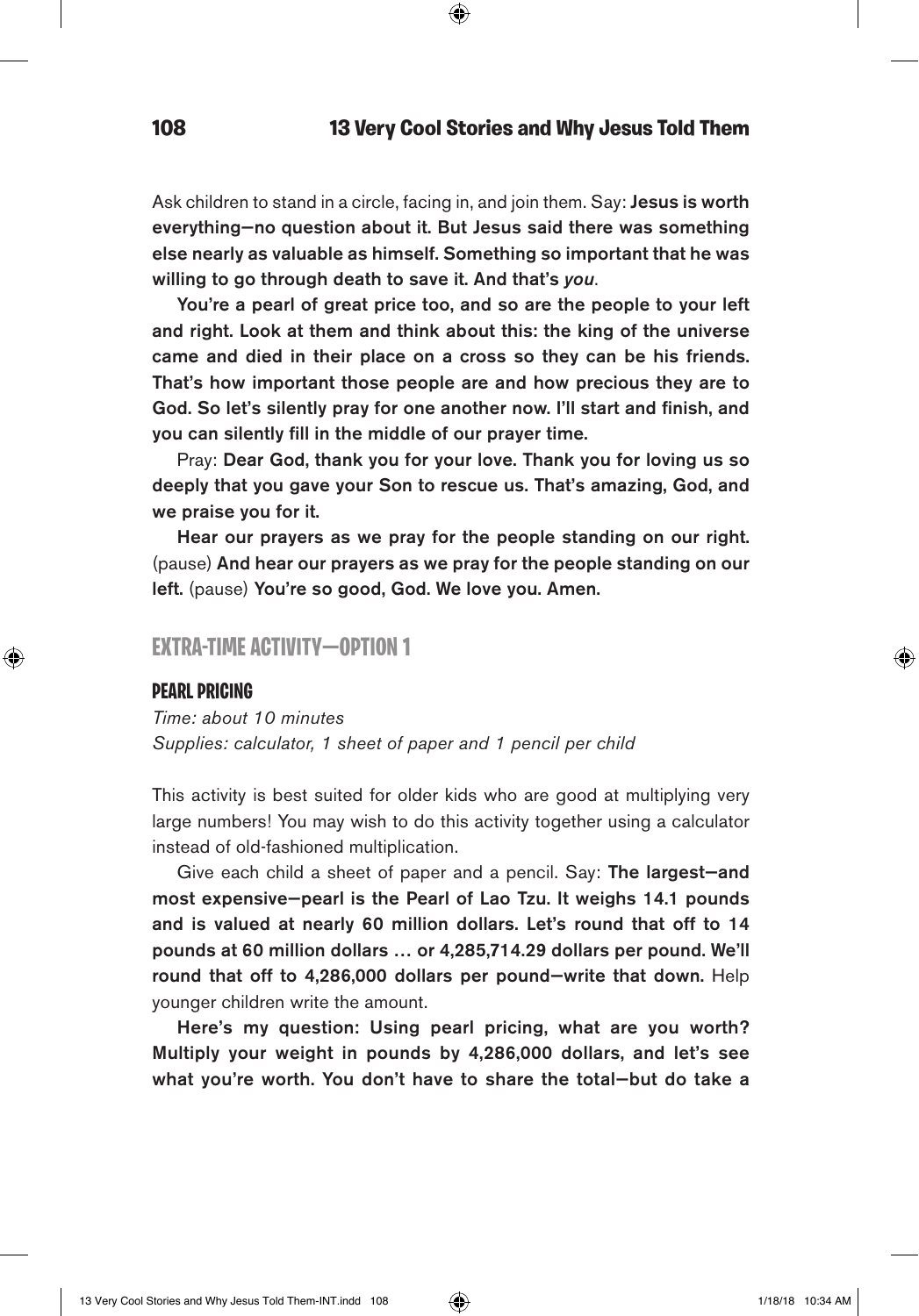look at that number! If you get stuck, I've got a calculator to use, and I'll help.

After numbers are totaled, as a group discuss:

- What would you do with that much money?
- What can Jesus do for you that the Pearl of Lao Tzu can't do?

# **EXTRA-TIME ACTIVITY—OPTION 2**

## **PRICE TAGS**

*Time: about 5 minutes Supplies: 1 sheet of paper and 1 pencil per child, stopwatch*

Ask children to tear their paper into 10 or 12 pieces. Say: In a few moments I'll ask you to quickly put a price tag on everything in this room. Write down what you think the item is worth and place the tag on or near the item. Then move along to the next item, because you've got to go through all your price tags in just 72 seconds! If there's already a price tag on an item, find something that hasn't yet been priced. (If you have younger kids, consider pairing them with older kids as they price their items.)

Start the timer and set kids free. When 72 seconds have gone by, have kids sit down in a circle. Collect pencils and extra price tags. Walk around the room and announce some of the estimates, asking whoever wrote the amount to defend his or her estimate. Have fun with this!

Come back to the circle and say: I'm not sure what anything in this room is worth except for a very few items. And those I can price exactly.

Walk around the circle touching each child's shoulder in turn and addressing the child by name, such as, "Frank, you are priceless." Explain that *priceless* means they're so valuable, there's no number big enough to use for their price tags.

Say: How can I know you're worth so much? Because Jesus is beyond price, and he chose to come to earth and die on the cross in your place. He finds you so valuable that he was willing to go through death for you. That's how much you're worth. That's how much God loves you.